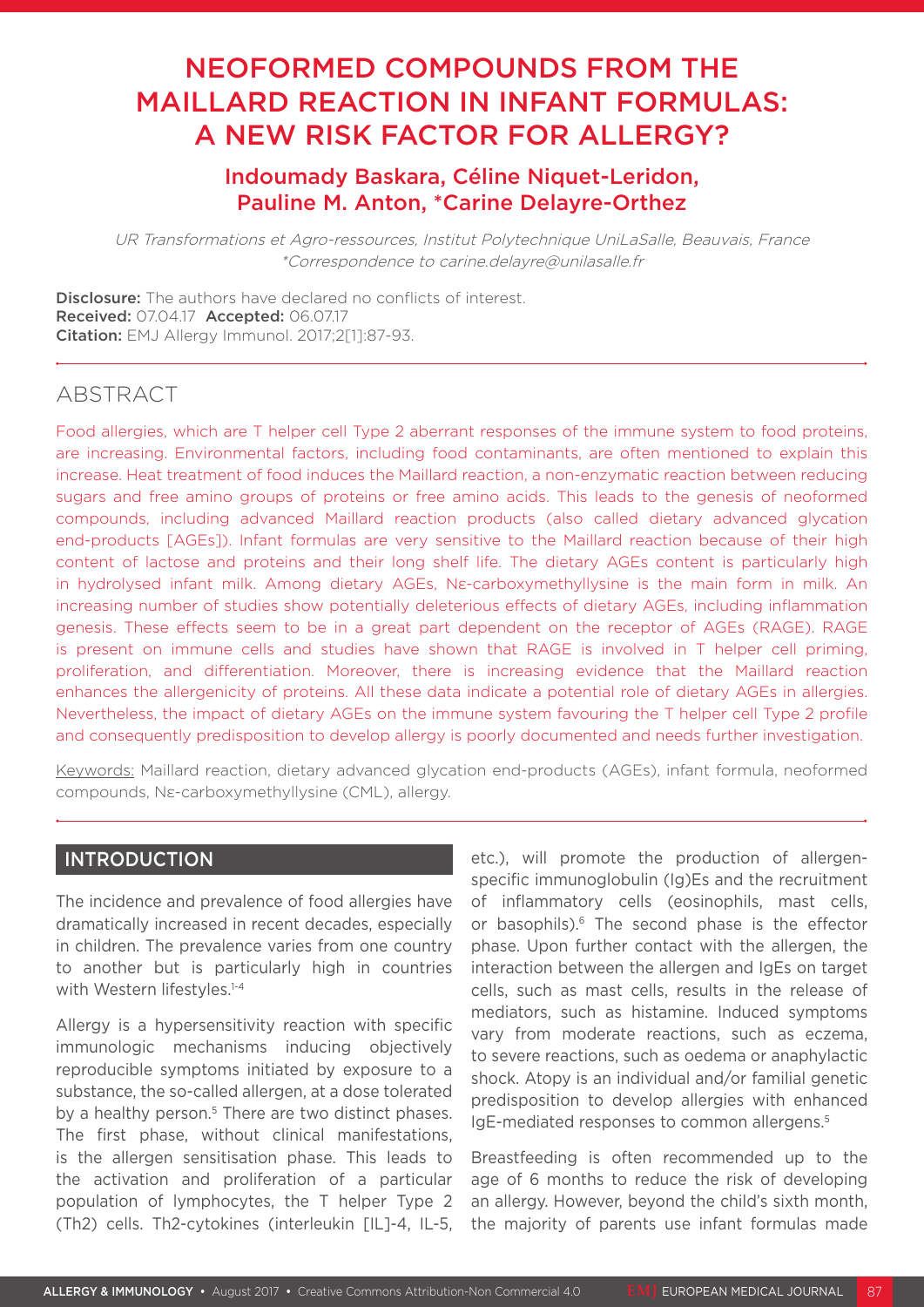from cow's milk. As a consequence, one of the first allergies in children is cow's milk allergy (CMA). Thus, many parents use hypoallergenic infant formulas with partially hydrolysed proteins or extensively hydrolysed proteins, especially in atopic families, in order to limit the risk of developing CMA.<sup>7,8</sup> However, their preventive action on the development of other allergies is not clearly demonstrated since the literature presents contradictory evidence.<sup>9-13</sup>

CMA is often only the first step in the 'atopic march' (or allergic career). If CMA is often relieved before the age of 10 years, the atopic child may become sensitised to other allergens and may develop new allergies, which will, most often, persist into adulthood. For example, 50% of children who have had CMA will develop another food allergy and 50– 80% of them will develop allergy against inhalants.<sup>10,14</sup>

While the predisposition to develop an allergy is partly determined genetically, environmental factors (including diet) seem to play a very important role in the onset and development of allergies, especially in young children whose biological functions are immature.15 Several hypotheses have

been proposed to explain the increased incidence of allergies, including the reduction of viral or bacterial exposure (hygiene hypothesis), changes in the composition of the gastrointestinal flora, or the presence in the food matrix of compounds that could modify susceptibility to develop an allergy.<sup>16</sup> Since the industrial preparation of infant formula can generate neoformed compounds by glycation of milk proteins, formula-fed babies could be exposed to them, and in particular to advanced Maillard reaction products (advanced glycation end-products [AGEs]).

# DIETARY ADVANCED GLYCATION END-PRODUCTS IN INFANT FORMULAS

Heat treatment of food ensures its safety and extended shelf life. However, due to this treatment, several reactions occur and give rise to neoformed compounds genesis. In dairy products, the Maillard reaction is predominant among these reactions. This non-enzymatic reaction occurs between reducing sugars and free amino groups of protein or free amino acids. This reaction takes place in three steps (Figure 1). The initial step (Early) leads to the formation of Amadori products.



#### Figure 1: Main steps and pathways of the Maillard reaction.

CML: Nε-carboxymethyllysine; HMF: 5-hydroxymethylfurfural. *Adapted from Hodge.17*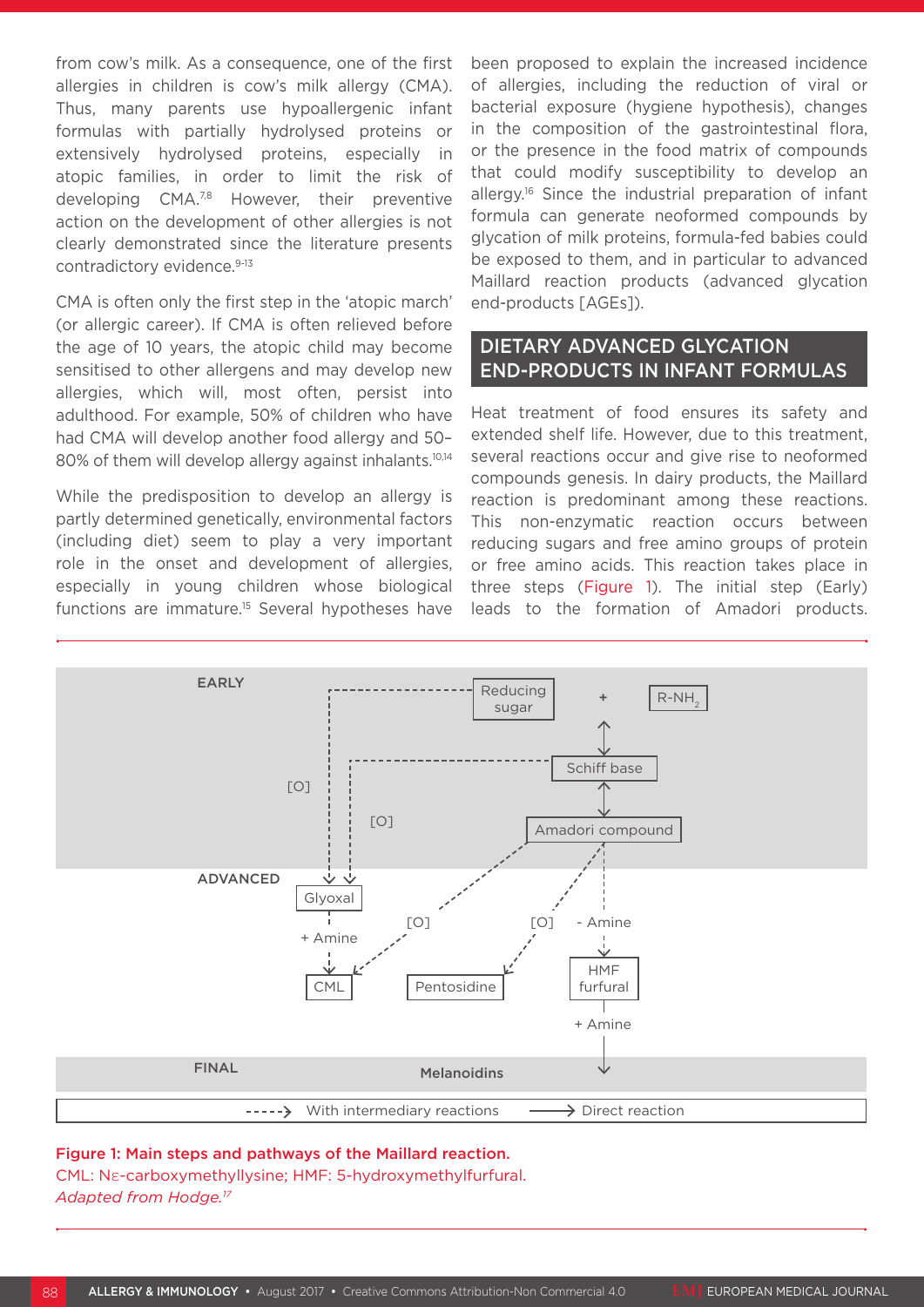This intermediate product (Advanced) can be then transformed into advanced Maillard reaction products (MRPs), also called AGEs, which are chemically more stable. The final step of the Maillard reaction (Final) can lead to the formation of brown polymers, called melanoidins.17

Dairy products contain very few free amino acids,<sup>18</sup> with the exception of hydrolysed infant formulas. The Maillard reaction is favoured in milk because of its high content of lactose and proteins, such as caseins or serum proteins, that are rich in lysine. They carry amine functions that are involved in the Maillard reaction. The most predominant form of Amadori products is lactulosyllysine, which results from reactions between lactose and lysine.19 During prolonged heating, these Amadori products are transformed to several types of MRPs, whose main form is Nε-carboxymethyllysine (CML).<sup>19</sup>

Among the different forms of milk, infant formulas are those with the highest levels of CML (Table 1).20-22 CML levels of infant formula are ≤45-times higher than in highly sterilised (ultra high temperature) milks and ≤83-times higher than breast milk.23 The amount of CML in breast milk is dependent on the diet of the breastfeeding mothers, since CML does pass through breast milk, but is usually low.<sup>23</sup> By contrast, the long

shelf life of infant milk, and the often high iron and lactose content, makes it particularly sensitive to the Maillard reactin.<sup>24</sup> Moreover, the highest CML content is measured in hydrolysed infant milk.<sup>21</sup> This partial or total hydrolysis of these milk proteins leads to an increased proportion of free lysines and other amino acids, which will then actively participate in the Maillard reaction during heat treatment.

# DIETARY ADVANCED GLYCATION END-PRODUCTS AND HEALTH

AGEs were first described as endogenous compounds whose concentration increases with age. They form through an *in vivo* process, referred to as 'non-enzymatic glycosylation' or 'glycation'. Their presence in excess has been described in age-related diseases, such as metabolic disorders, atherosclerosis, and Alzheimer's disease.25 It has been shown that dietary AGEs, also called MRPs, contribute significantly to the systemic burden of AGEs.26 These compounds are chemically the same and mainly come from glycation. Furthermore, an increasing number of studies show potentially deleterious effects of dietary AGEs, although the results may be divergent due to the great variability of the forms and contents of AGEs depending on the food.27,28

|        |                         | Fenaille et al. <sup>20</sup> |                | Delatour et al. <sup>21</sup> |                 | Assar et al. <sup>22</sup> |                   |
|--------|-------------------------|-------------------------------|----------------|-------------------------------|-----------------|----------------------------|-------------------|
|        |                         | n                             | ng/mg protein  | n                             | ng/mg protein   | n                          | ng/mg protein     |
| Liquid |                         |                               |                |                               |                 |                            |                   |
|        | Human                   |                               | $ -$           | 27                            | $6.32 \pm 4.22$ |                            | $ -$              |
|        | Raw                     |                               | $- -$          | $\overline{2}$                | $1.76 \pm 0.61$ | $- -$                      | 9.3               |
|        | Pasteurised             | $\mathbf{1}$                  | $16.3 \pm 3.3$ | $\overline{2}$                | $1.30 \pm 0.72$ | $- -$                      | 10.4              |
|        | <b>UHT</b>              | 3                             | 38.2±8.6       | 2                             | 8.88±7.04       |                            | $\qquad \qquad -$ |
|        | IF                      | 2                             | $62.9 \pm 13$  | 3                             | 153±40          |                            | $\qquad \qquad -$ |
|        | Hydrolysed              |                               | $ -$           | 3                             | 405±195         |                            | $\qquad \qquad -$ |
|        | Hydrolysed lactose free |                               | $- -$          | 5                             | 58.6±70.6       |                            | $\qquad \qquad -$ |
| Powder |                         |                               |                |                               |                 |                            |                   |
|        | <b>HA</b>               | 5                             | 225±68         | 9                             | 184±131         |                            | $\qquad \qquad -$ |
|        | Hydrolysed lactose free |                               | $- -$          | 2                             | $50.9 \pm 52.1$ |                            | $- -$             |
|        | IF                      | 8                             | 71±40          | 7                             | 76±48           |                            | $\qquad \qquad -$ |

Table 1: Comparison of measurements of CML in different milks.

#### n=number of samples tested. CML levels are expressed in ng/mg protein.

UHT: ultra high temperature (highly sterilised); IF: infant formula; HA: hypoallergenic; CML: Nε-carboxymethyllysine.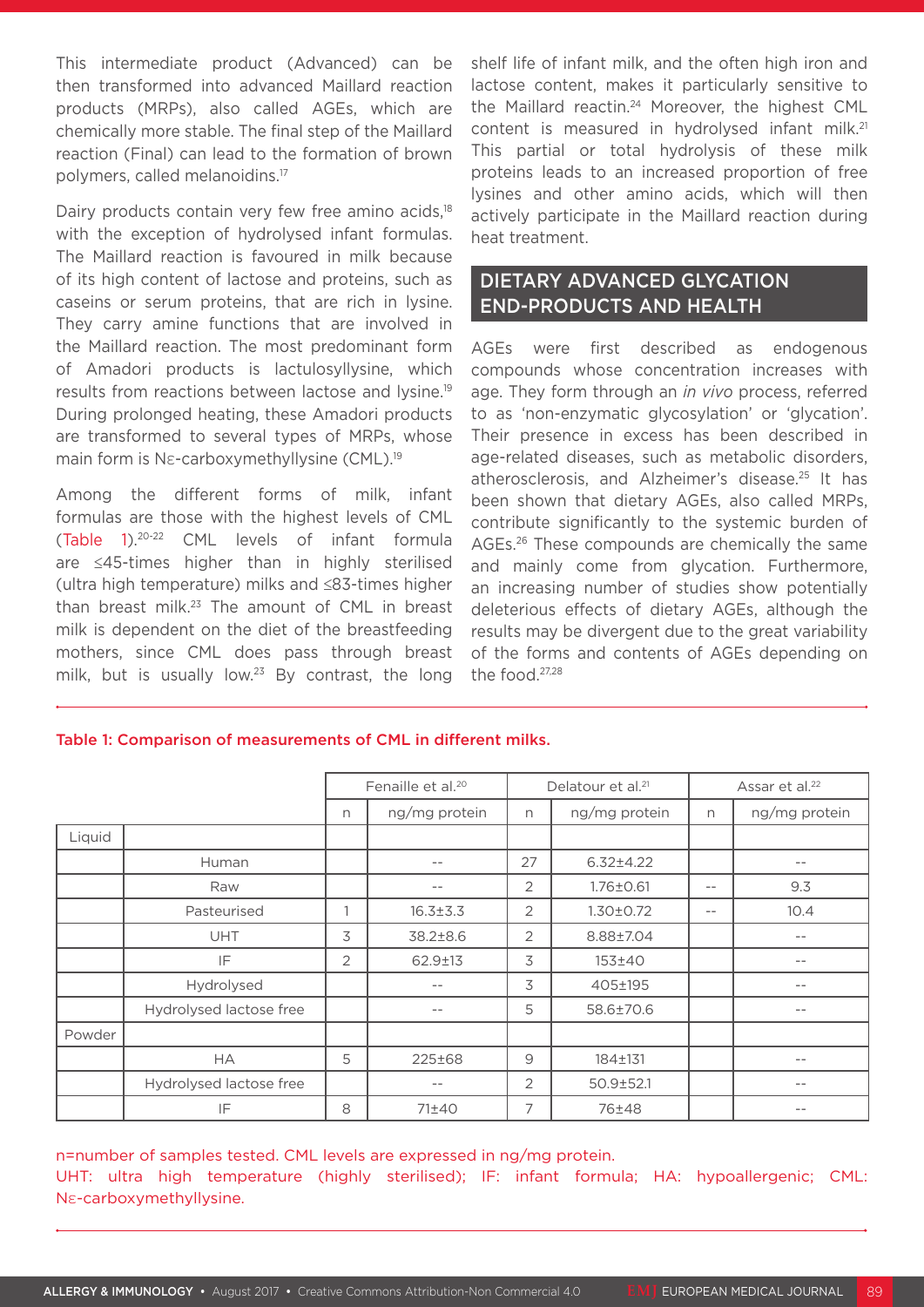### Dietary Advanced Glycation End-Products and Gut Homeostasis

The host microbiota is a key component of gut homeostasis since it contributes to its physical protection, metabolism of food (e.g. short chain fatty acids production), and synthesis of new compounds (e.g. vitamins, neurotransmitters) but also exerts strong interactions with the mucosal and immune cells.29 This interaction with the host is a long process that starts mainly at birth and necessitates some training from either side to reach an almost perfect regulation. However, under some conditions, by modifying the Th balance, this cross communication is altered and the microbiota profile becomes altered. One of the conditions at the origin of such modifications is the food matrix. The composition of the food matrix conditions the gut microbiota profile, which adapts to it. This changes the type of interaction between the host and microbiota, which has two main consequences: the production of potentially antigenic substances and/or facilitation of increased numbers of potentially pathogen micro-organisms, including gammaproteobacteria, which are detrimental for *lactobacilli* and *bifidobacteria*. 30

As stated above, the Maillard reaction results in increasingly complex compounds whose effects on health are equivocal. This also applies for their interaction with the intestinal microbiota. From the literature, it has been indicated that Amadori products (e.g. fructoselysine) are poorly absorbed but metabolised by some bacteria.<sup>31</sup> As they are generally ingested in high quantities, we may then suggest that they influence the composition (density and diversity) of the gut microbiota. By contrast, as CML is known to be rapidly absorbed and transported into the blood circulation, it will not be used by the intestinal microbiota. At last, due to their chemical composition, most of high molecular weight MRPs (e.g. melanoidins) are likely to escape the upper gastrointestinal tract and may be more susceptible to be metabolised by the microbiota<sup>32</sup> as they behave as prebiotic fibres.

Formula-fed infants present 46% higher plasma CML levels and higher CML (60-fold) urinary excretion than breast-fed infants.<sup>33</sup> This is as CML absorption and urinary excretion are mostly linked to the level of CML in the food matrix (dietary intake), which is higher in formula than in breast milk, in which low levels of CML are detected.<sup>23</sup>

Free MRPs are not substrates for the intestinal lysine transporters.34 However, when bound to small peptides, some MRPs may translocate into epithelial cells via di and tri-peptides transporters (PEPT1). In general, the longer MRPs are peptide-bound during intestinal digestion, the more hydrophobic they are and there is a higher chance of their appearance in the circulation. Then, once they have translocated into the epithelial intestinal cell, they are submitted to intracellular proteolysis. While glycated amino acids with polar or charged chains (e.g. CML) remain trapped inside the cell, glycated amino acids with unipolar side chains (e.g. maltosine, pyrraline) can pass through the membrane.34-36 Their outcome is not clearly established and needs further investigation.

However, it is well understood that biologically formed AGEs bind to a plasma membrane receptor of AGEs (RAGE). This receptor is highly expressed by several types of cells, including immune, neuron, lung, and heart cells. Because it belongs to the immunoglobulin superfamily, once activated, it may initiate intracellular pro-inflammatory pathways, such as Ras/MAPK and JAK/STAT. These pathways often converge to nuclear factor-kappa B (NF-κB) activation and correlate to tissue damage by activating pro-inflammatory cytokines secretion.<sup>37-39</sup> It is not clear whether these pro-inflammatory pathways are also involved in intestinal epithelial cells. From our preliminary *in vitro* data, we observed that, in physiologic doses (amount possibly found in food) CML seems not to alter the Caco-2 epithelial monolayer, since the trans-epithelial electric resistance (an indicator of intestinal permeability) is maintained after 24 hours of exposure. Moreover, from these data we did not measure any expression of RAGE in the absence, as well as in the presence, of CML at the dose used. However, we have not measured the amount of intracellular CML in the Caco-2 cells after their exposure to MRPs (unpublished data).

### Dietary Advanced Glycation End-Products and Inflammation

Dietary AGEs may predispose individuals to inflammation, which plays a major role in the development of chronic diseases (for review<sup>40</sup>). Thus, dietary AGEs such as CML are suggested to participate in metabolic disorders<sup>41</sup> and cardiovascular dysfunctions.42 As mentioned above, consumption of dietary CML is correlated with circulating CML levels but also with an increased release of biomarkers of the inflammatory reaction and/or oxidative stress in both humans and animals.43-45 By contrast, it has been shown that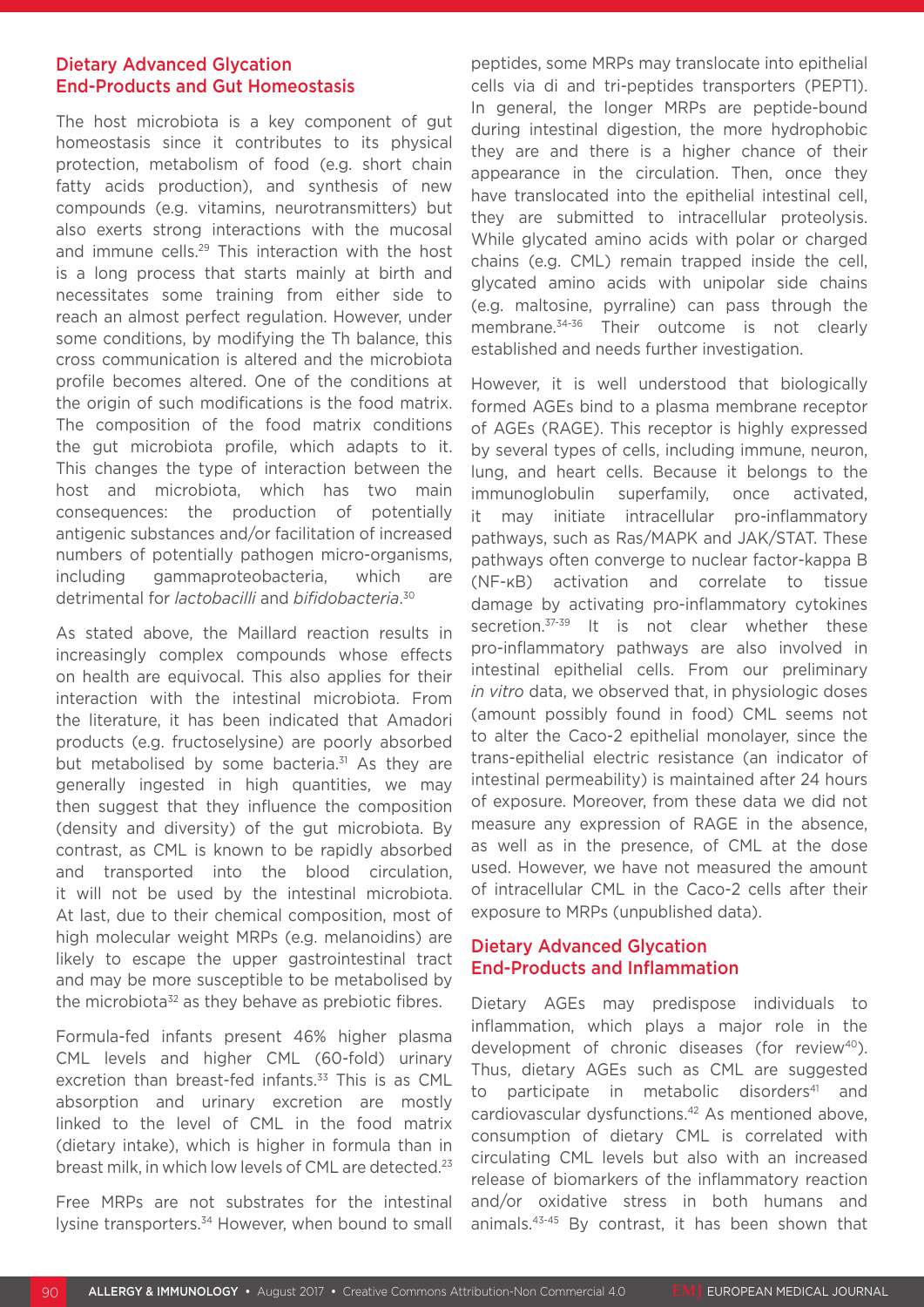acute exposure to dietary CML may not influence inflammation<sup>46</sup> and that some forms of CML are unable to activate an inflammatory response.<sup>47</sup> As mentioned previously, arguments in favour of its participation in the inflammatory reaction are that RAGEs are present on immune cells (mononuclear phagocytes, dendritic cells, T cells) and that cells expressing high levels of RAGE are often close to areas in which AGEs are abundant.<sup>48-50</sup> Their role in the regulation of the immune response has been studied in several *in vitro* and *in vivo* models.

Activation of immune cells, such as dendritic and TCD4+/TCD8+ cells, induce increased RAGE expression and this increase is more sustained in the presence of a RAGE ligand.<sup>51</sup> Furthermore, Dumitriu et al.52pointed out that, in both human and mice *in vitro* models, neutralisation of RAGE reduces the maturation of dendritic cells. This in turn present a lower secretion of IL-12 and a lower activation of the intermediate signalling pathways: MAPK and NF-κB. They also showed that TCD4+ cells cultured in the presence of anti-RAGE antibodies presented a decreased proliferation.<sup>52</sup> Other studies using RAGE-/- mice murine models have shown that the presence of RAGE on T cells is necessary for T cell priming and activation by CD28.53,54 Furthermore, RAGE is involved in Th cell differentiation, since RAGE-deficient T cells released higher amounts of IL-10, IL-4, and IL-5, but lower amounts of interferon (IFN)-γ, which suggested an impaired Th1 differentiation and an increased Th2 differentiation in response to TCR activation.53,54 The impact of RAGE on TCD4+ cell differentiation seems to be dependent on polarisation conditions. Indeed, in an allergic asthma murine model, the deficiency of RAGE reduces allergic airway inflammation and inhibits Th2 cell response i.e. Th2 cytokines IgE production and eosinophil recruitment.55,56

### Dietary Advanced Glycation End-Products and Allergy

The Maillard reaction generated by heat treatment of food is responsible for conformational changes of proteins and consequently of allergens. Allergens altered by the Maillard reaction are often efficiently uptaken and presented by dendritic cells leading to better CD4+ T cell priming and differentiation toward the Th2 profile. This is associated with an increased proliferation of CD4+ T cells, a marked production of IL-2, IL-4, and IL-5 and a decreased production of IFN-γ and might enhance the allergic response.57,58 Depending on the structure of allergens and the modifications induced by the Maillard reaction, a marked or reduced IgE binding to allergen proteins was observed.<sup>59</sup>

Consequently, there is now evidence that the Maillard reaction enhances the allergenicity of proteins. Nevertheless, the impact of dietary AGEs on the immune system favouring the Th2 profile and consequently on the predisposition to develop an allergy has not been studied so far. Our preliminary results showed that CML, the main dietary AGE present in infant formula, increases differentiation and proliferation of naïve T cells into the Th2 profile (unpublished data). Furthermore, mice exposed to CML during the sensitisation phase had higher levels of antigen-specific IgE and exhibited more severe allergic reactions.<sup>60</sup>

# **CONCLUSION**

All together, these studies indicate a potential role of dietary AGEs in allergies. This needs further investigation because of the high levels of AGEs, notably CML, in infant formula and the specific vulnerability of the immune system to early environmental changes. Indeed, there is growing evidence that exposures in the early post-natal period can modify gene expression and disease susceptibility and that these dietary changes play a central role in this epigenetic paradigm. While hydrolysed formulas are often used for primary prevention of allergy, clinical studies show contradictory results on the rates of allergic infants from the breast-fed versus formula-fed populations.13 Since CML levels are particularly high in hydrolysed formula, determining the role of dietary AGEs in allergy susceptibility is crucial for atopic babies who are fed with these types of milk and who are at high risk of allergy. If their role is proved, it would require food industries to modify the infant formula process in order to limit the occurrence of AGEs.

### REFERENCES

1. Lai CK et al. Global variation in the prevalence and severity of asthma symptoms: phase three of the International Study of Asthma and Allergies in Childhood (ISAAC). Thorax. 2009;64(6):476-83.

2. Prescott S, Allen KJ. Food allergy: riding the second wave of the allergy epidemic. Pediatr Allergy Immunol. 2011;22(2):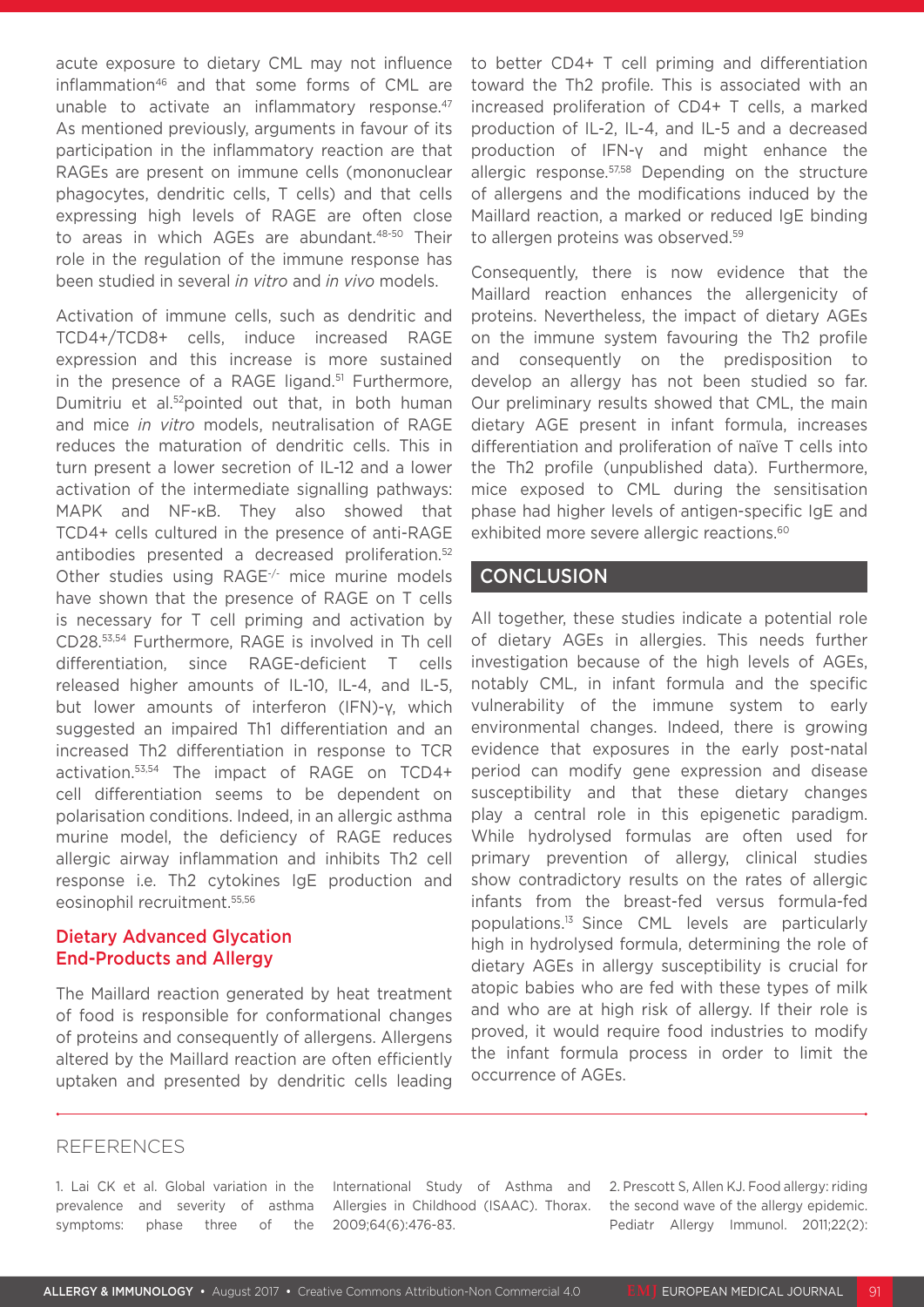#### 155-60.

3. Sicherer SH. Epidemiology of food allergy. J Allergy Clin Immunol. 2011; 127(3):594-602.

4. Osborne NJ et al. Prevalence of challenge-proven IgE-mediated food allergy using population-based sampling and predetermined challenge criteria in infants. J Allergy Clin Immunol. 2011; 127(3):668-76.

5. Johansson SG et al. Revised nomenclature for allergy for global use: Report of the Nomenclature Review Committee of the World Allergy Organization, October 2003. J Allergy Clin Immunol. 2004;113(5):832-6.

6. Broide DH. Molecular and cellular mechanisms of allergic disease. Journal of Allergy and Clinical Immunology. 2001; 108(2 Suppl):65-71.

7. Sinn J, Osborn D. Primary prevention with hydrolysed formula: does it change natural onset of allergic disease? Clin Exp Allergy. 2010;40(4):534-5.

8. Boyle RJ et al. Hydrolysed formula and risk of allergic or autoimmune disease: systematic review and meta-analysis. BMJ.2016;352:i974.

9. Von Berg A. The role of hydrolysates for allergy prevention-pro. Pediatr Allergy Immunol. 2013;24(8):720-3.

10. Allen KJ et al. The role of hydrolysates for atopy prevention -- con. Pediatr Allergy Immunol. 2013;24(8):724-6.

11. De Silva D et al. Primary prevention of food allergy in children and adults: Systematic review. Allergy. 2014; 69(5)581-9.

12. Lodge CJ et al. Do hydrolysed infant formulas reduce the risk of allergic disease? BMJ. 2016;352:i1143.

13. Osborn DA et al. Infant formulas containing hydrolysed protein for prevention of allergic disease and food allergy. Cochrane Database Syst Rev. 2017; 3:CD003664.

14. Host A, Halken S. Cow's milk allergy: where have we come from and where are we going? Endocr Metab Immune Disord Drug Targets. 2014;14(1):2-8.

15. Prescott SL. Early-life environmental determinants of allergic diseases and the wider pandemic of inflammatory noncommunicable diseases. J Allergy Clin Immunol. 2013;131(1):23-30.

16. Du Toit G et al. Prevention of food allergy. J Allergy Clin Immunol. 2016; 137(4):998-1010.

17. Hodge JE. Dehydrated Foods, Chemistry of Browning Reactions in Model Systems. J Agric Food Chem. 1953; 1(15):928-43.

18. Walstra P et al. Dairy chemistry and physics. (1984) New York: Wiley.

19. Meltretter J et al. Site-specific

formation of Maillard, oxidation, and condensation products from whey proteins during reaction with lactose. J Agric Food Chem. 2007;55(15):6096-103.

20. Fenaille F et al. Modifications of milk constituents during processing: A preliminary benchmarking study. Int Dairy J. 2006;16(7):728-39.

21. Delatour T et al. Analysis of advanced glycation endproducts in dairy products by isotope dilution liquid chromatography-electrospray tandem mass spectrometry. The particular case of carboxymethyllysine. J Chromatogr A. 2009;1216(12):2371-81.

22. Assar SH et al. Determination of Nε-(carboxymethyl)lysine in food systems by ultra performance liquid chromatography-mass spectrometry. Amino Acids. 2009;36(2):317-26.

23. Dittrich R et al. Concentrations of Nepsilon-carboxymethyllysine in human breast milk, infant formulas, and urine of infants. J Agric Food Chem. 2006; 54(18):6924-8.

24. Pischetsrieder M, Henle T. Glycation products in infant formulas: chemical, analytical and physiological aspects. Amino Acids. 2012;42(4):1111-8.

25. Frimat M et al. Kidney, heart and brain: three organs targeted by ageing and glycation. Clin Sci (Lond). 2017; 131(11):1069-92.

26. Guilbaud A et al. How can diet affect the accumulation of advanced glycation end-products in the human body? Foods. 2016;5(4)E84.

27. Clarke RE et al. Dietary advanced glycation end products and risk factors for chronic disease: A systematic review of randomised controlled trials. Nutrients. 2016;8(3):125.

28. Borrelli RC, Fogliano V. Bread crust melanoidins as potential prebiotic ingredients. Mol Nutr Food Res. 2005; 49(7):673-8.

29. Ohland CL, Jobin C. Microbial activities and intestinal homeostasis: A delicate balance between health and disease. Cell Mol Gastroenterol Hepatol. 2015;1(1):28-40.

30. Corzo-Martínez M et al. Effect of milk protein glycation and gastrointestinal digestion on the growth of bifidobacteria and lactic acid bacteria. Int J Food Microbiol. 2012;153(3):420-7.

31. Wiame E et al. Identification of a pathway for the utilization of the amadori product fructoselysine in Escherichia coli. J Biol Chem. 2002;277(45): 42523-9.

32. Dardenne M et al. Role of thymulin or its analogue as a new analgesic molecule. Ann N Y Acad Sci. 2006;1088:153-63.

33. Šebeková K et al. Plasma concentration and urinary excretion of Nε- (carboxymethyl)lysine in breast milkand formula-fed infants. Ann N Y Acad Sci. 2008;1126:177-80.

34. Hellwig M et al. Transport of Free and Peptide-Bound Glycated Amino Acids : Synthesis, Transepithelial Flux at Caco-2 Cell Monolayers, and Interaction with Apical Membrane Transport Proteins. Chembiochem. 2011;12(8):1270-9.

35. Hellwig M et al. Transport of Free and Peptide-Bound Pyrraline at Intestinal and Renal Epithelial Cells. J Agric Food Chem. 2009;57(14):6474-80.

36. Geissler S et al. Synthesis and intestinal transport of the iron chelator maltosine in free and dipeptide form. Eur J Pharm Biopharm. 2011;78(1):75-82.

37. Kislinger T et al. N(epsilon)- (carboxymethyl)lysine adducts of proteins are ligands for receptor for advanced glycation end products that activate cell signaling pathways and modulate gene expression. J Biol Chem. 1999;274(44):31740-9.

38. Yeh C et al. Requirement for p38 and p44/p42 mitogen-activated protein Kinases in RAGE-Mediated Nuclear Factor-(kappa)B Transcriptional Activation and Cytokine Secretion. Diabetes. 2001;50(6):1495-504.

39. Zill H et al. RAGE expression and AGEinduced MAP kinase activation in Caco-2 cells. Biochem Biophys Res Commun. 2001;288(5):1108-11.

40. Uribarri J et al. Dietary Advanced Glycation End Products and Their Role in Health and Disease. 2015;6(4))461-73.

41. Birlouez-Aragon I et al. A diet based on high-heat-treated foods promotes risk factors for diabetes mellitus and cardiovascular diseases. Am J Clin Nutr. 2010;91(5):1220-6.

42. Grossin N et al. Dietary CML-enriched protein induces functional arterial aging in a RAGE-dependent manner in mice. Mol Nutr Food Res. 2015;59(5):927-38.

43. Uribarri J et al. Circulating glycotoxins and dietary advanced glycation endproducts: two links to inflammatory response, oxidative stress, and aging. J Gerontol A Biol Sci Med Sci. 2007;62(4):427-33.

44. Poulsen MW et al. Effect of dietary advanced glycation end products on postprandial appetite, inflammation, and endothelial activation in healthy overweight individuals. Eur J Nutr. 2014; 53(2):661-72.

45. Elmhiri G et al. Formula-derived advanced glycation end products are involved in the development of longterm inflammation and oxidative stress in kidney of IUGR piglets. Mol Nutr Food Res. 2015;59(5):939-47.

46. Davis KE et al. Contribution of dietary advanced glycation end products (AGE)